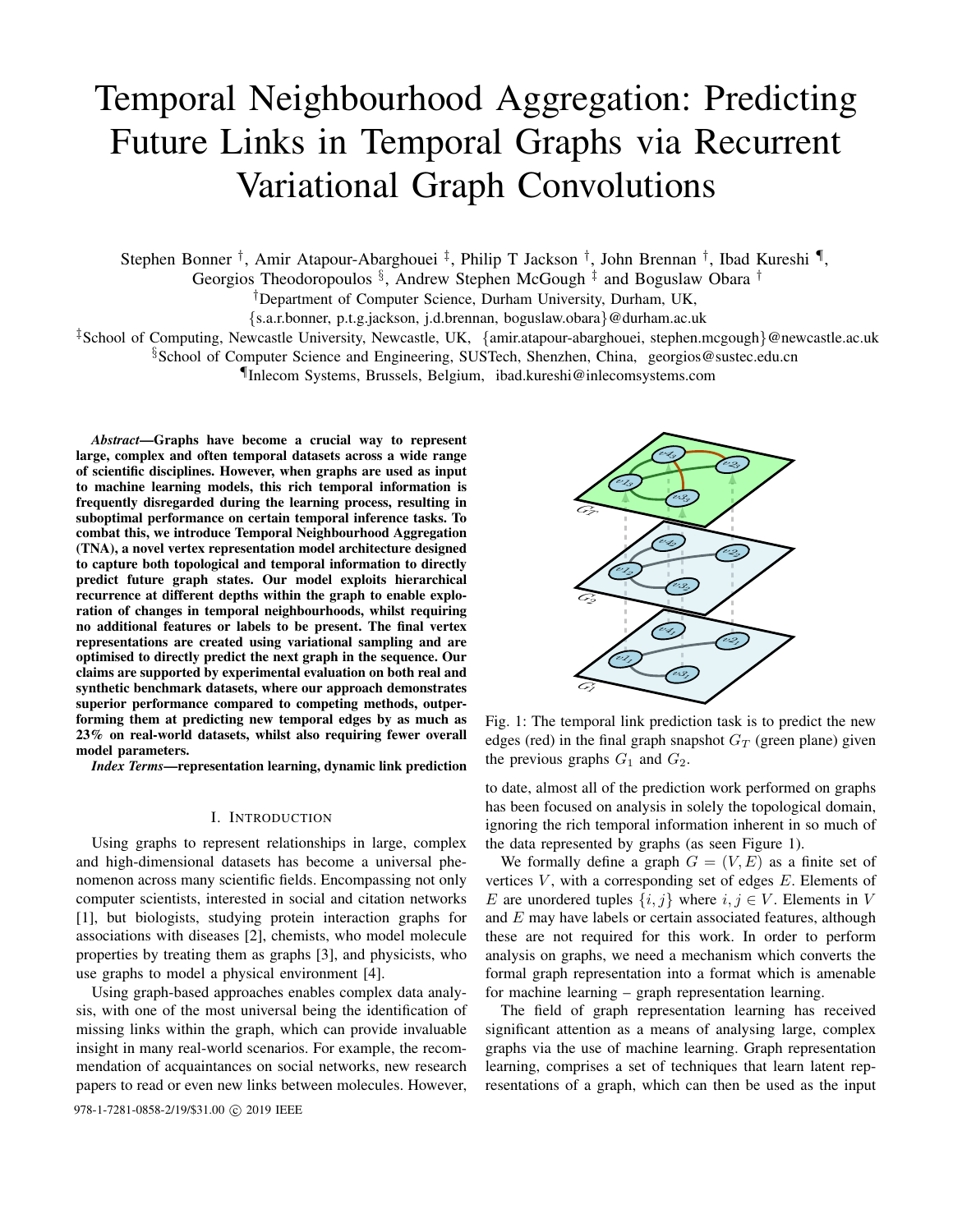to machine learning models for downstream prediction tasks [5]. The majority of graph representation learning techniques have focused upon learning vertex embeddings [6] and reconstructing missing edges [5]. As such, the goal of graph representation learning is to learn some function  $f: V \to \mathbb{R}^d$ which maps from the set of vertices  $V$  to a set of embeddings of the vertices, where  $d$  is the required dimensionality. This results in f being a mapping from  $G$  to a representation matrix of dimensions  $|V| \times d$ , i.e. an embedding of size d for each vertex in the graph. However, the majority of graph representation learning approaches to date ignore the temporal aspect of dynamic graphs, resulting in models which perform poorly at predicting future change in a graph.

This paper introduces a new model, entitled Temporal Neighbourhood Aggregation (TNA), designed to learn vertex representations which capture both topological and temporal change by exploiting the rich information found in large dynamic graphs. To achieve this, we propose a novel model architecture combining graph convolutions with recurrent connections on the resulting vertex level representations to allow for powerful, hierarchical learning at multiple hops of a vertices neighbourhoods. This approach means the model can explore at which neighbourhood depth the most useful temporal information can be learned. Further, we aggregate the temporal neighbourhood using tools from variational inference, resulting in a more robust and stable final representation for each vertex. Our TNA model is trained end to end on temporal graphs represented as time snapshots, where the objective is to directly and accurately predict the next graph in the sequence using the embeddings alone. This results in a model, which unlike many competing approaches, requires no explicitly parameterized decoder model. In summary, our primary contributions are as follows:

- *Temporal Neighbourhood Aggregration* Our proposed model is capable of independently learning the temporal evolutionary patterns within the neighbourhood of a vertex at different depths, resulting in superior performance at predicting future links. Moreover, our approach requires no additional vertex features, labels or random walk procedures as part of its process.
- *Variational Sampling* More robust temporal representations and consequently accurate prediction of the next graph in the evolving sequence is made possible by our approach by sampling vertex embeddings using the principals of variational inference.
- *Model Efficacy and Scalability* Our model contains significantly fewer parameters than competing approaches, as it does not require a parameterized decoder portion. This leads to our model being scalable to larger graphs as a result of its memory efficiency.

Our work is supported by extensive experimentation on public benchmark datasets. Further, to aid reproducibility, we open-source all of our PyTorch [7] based source-code<sup>1</sup> and experimentation scripts.

## II. RELATED WORKS

We highlight prior work in the areas of graph representation learning and temporal embeddings.

## *A. Graph Representation Learning*

Historically, low dimensional graph representations were created via matrix factorization techniques. Examples of such approaches include Laplican eigenmaps [8] and Graph Factorization [9]. More recent models, originally used for Natural Language Processing (NLP) tasks, have been adapted to learn graph embeddings. These approaches exploit random walks to create 'sentences' which can be used as input to languageinspired models such as DeepWalk [10] and Node2Vec [5].

Graph-specific neural network based models have been created, inspired by Convolutional Neural Networks (CNN). Such approaches attempt to create a differential model for learning directly from graph structures. Many Graph CNN approaches operate in the spectral domain of the graph, using eigenvectors derived from the Laplacian matrix of a graph [1]. The Graph Convolutional Network (GCN) approach has proven to be particularly effective [1]. GCN uses a layerwise propagation rule to aggregate information from the 1-hop neighbourhood of a vertex to create its representation. This layer-wise rule can be stacked  $k$  times to aggregate information from  $k$  hops away.

The approaches discussed thus far have been supervised, mandating the use of labels. However, graph embedding approaches exist which are based on auto-encoders - a type of neural network trained to reconstruct the input data after initially being projected into a lower dimension [11]. For example, GCNs have been used as the basis of a convolutional auto-encoder model [12], demonstrating state-of-the-art results for static link prediction.

#### *B. Temporal Graph Embeddings*

We argue that the existing approaches for temporal graph embeddings can be split in two categories: Temporal Walk and Adjacency Matrix Factorisation.

*1) Temporal Walk Approaches:* In an approach entitled STWalk [13], the authors aim to learn *node trajectories* via the use of random walks which learn representations that consider all the previous time-steps of a temporal graph. In the best performing approach presented, the authors learn two representations for a given vertex simultaneously which are concatenated to create the final temporal embedding. However, the approach is not end to end and requires the user to manually chose how many time steps to consider.

Yu et al. [14], propose NetWalk, which enables anomaly detection in streaming graphs via a vertex-level dynamic graph embedding model. In the approach, a collection of short random walks captured from the graph is passed into an autoencoder based model to create the vertex representations.

Nguyen et al. [15], propose a model to incorporate temporal information when creating graph embeddings via random walks by capturing individual temporal changes within a graph. They propose a temporal random walk to create the

<sup>1</sup>https://github.com/sbonner0/temporal-neighbourhood-aggregation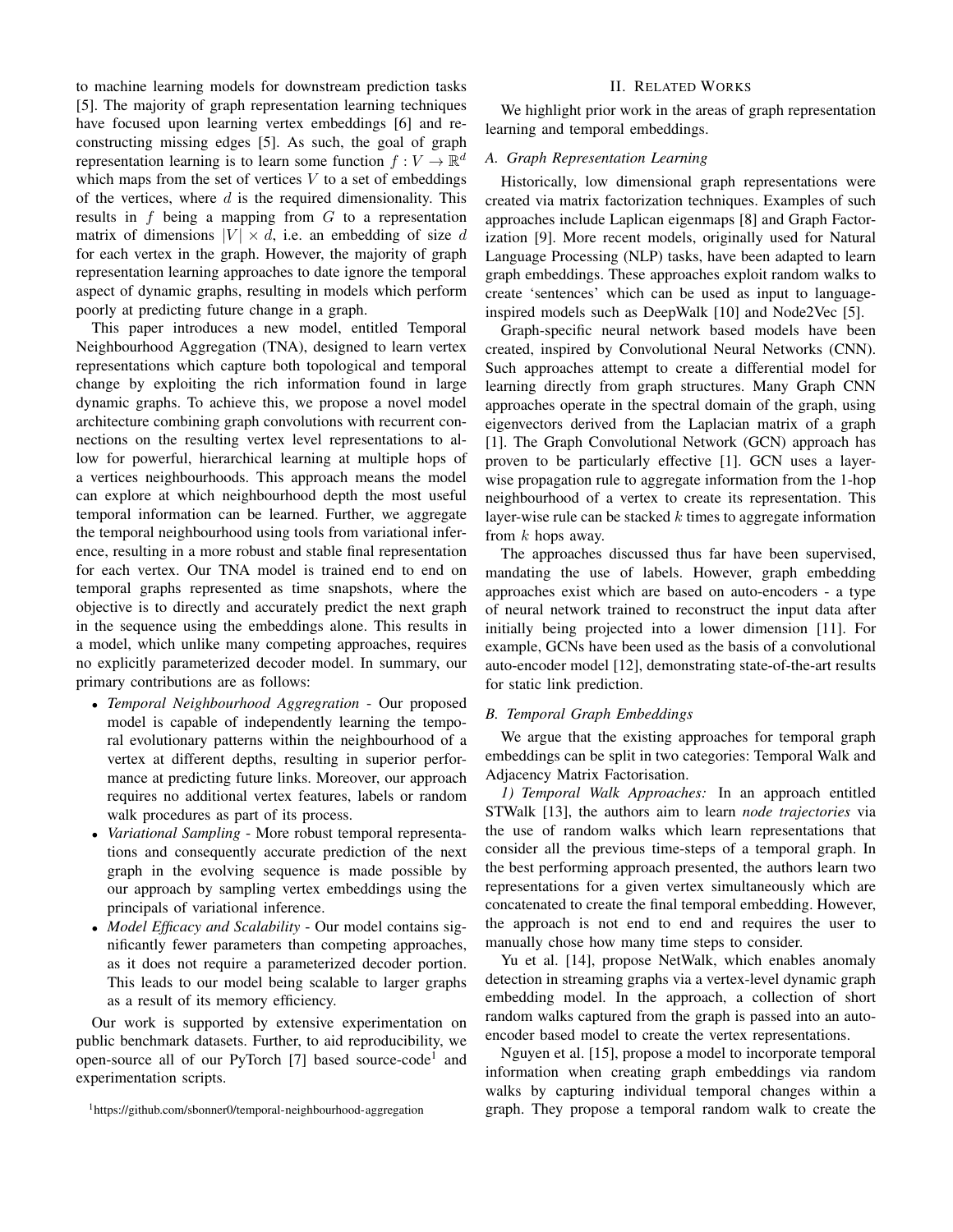input data, with the approach producing more complex and rich temporal walks via a biasing process.

*2) Adjacency Matrix Factorisation Approaches:* Goyal et al. [16], propose a model for creating dynamic graph embeddings, entitled DynGEM. In this approach, they extend the auto-encoder graph embedding model of Structural Deep Network Embedding (SDNE) [17] to consider dynamic graphs, by using a method similar to Net2net [18], which is designed to transfer knowledge from one neural network to a second.

In a family of approaches entitled Dyngraph2vec\*, comprised of DynAE, DynRNN and DynAERNN, Goyal et al. [19] further extend an SDNE type approach to incorporate temporal information in a variety of ways. The best performing of approaches, DynAERNN, uses a combination of SDNE-like dense auto-encoders, with stacked recurrent layers to learn temporal information when creating vertex embeddings. However, they do not make use of graph convolutions and require a complex decoder model to predict the next graph.

There have been attempts to incorporate temporal aspects into GCNs. However, some [20], [21] focus upon supervised learning, do not explicitly use the models to predict the future graph state and only have a single layer of recurrent connections. More recent approaches, such as GCN-GAN [22] and GC-LSTM [23] require large and complex decoder models, meaning they cannot scale to graphs of one-thousand vertices or more on current hardware, whilst also lacking the variational sampling of our approach. In comparison, EvolveGCN [24] uses recurrent layers to directly evolve the parameters of standard GCN layers which means it does not track vertex neighbourhood evolution explicitly.

One of the application areas most frequently learning temporal models on graphs is that of traffic modelling. Where approaches like [25] and [26] combine graph learning with temporal models to predict traffic movement. However, unlike these approaches we focus on creating vertex level embeddings directly optimised to predict future edges and learn change at different hops of a vertices neighbourhood.

#### III. METHODOLOGY

We briefly outline the proposed approach, relevant background, network architecture and the training procedure. Throughout, we make use of the notation in Table I.

## *A. Motivation*

Many of the phenomena that are commonly represented via graph structures are known to evolve over time – Links between entities form and break in a constantly evolving stream of changes. We thus view graphs as a series of snapshots, with each graph snapshot containing the connections present at that particular moment in time. More formally, we can redefine a graph G to be a temporal graph  $G' = \{G_1, G_2, ..., G_T\}$ , where each graph snapshot  $G_t \ \forall t \in [1, T]$  contains a corresponding vertex set  $V_t$  and edge set  $E_t$ .

A common and vital task within the field of graph mining is that of future link prediction, where the goal is to accurately predict which vertices within a graph will form a connection in

| <b>Symbol</b>              | <b>Definition</b>                                                                                                                                                       |  |  |  |  |
|----------------------------|-------------------------------------------------------------------------------------------------------------------------------------------------------------------------|--|--|--|--|
| G                          | A graph with an associated set of vertices $V$ and corre-<br>sponding set of edges $E$ .                                                                                |  |  |  |  |
| А                          | The adjacency matrix of graph $G$ , a symmetric matrix of<br>size $ V  \times  V $ , where $(a_{i,j})$ is 1 if an edge is present<br>and 0 otherwise.                   |  |  |  |  |
| Â                          | A normalised by its degree matrix $D$ and its identity                                                                                                                  |  |  |  |  |
| X                          | matrix I such that $\hat{A} = (D^{-\frac{1}{2}}(A + I)D^{-\frac{1}{2}})$ [1].<br>A matrix of features for each $v \in V$ , set to the identity<br>I of A for this work. |  |  |  |  |
| H                          | The intermediate vertex representations in GCN and TNA<br>layers.                                                                                                       |  |  |  |  |
| Ζ                          | The final variationally sampled representation matrix for                                                                                                               |  |  |  |  |
|                            | each $v \in V$ .                                                                                                                                                        |  |  |  |  |
| G'                         | comprised<br>of<br>temporal graph<br>snapshots<br>A<br>$\{G_1, G_2, , G_T\}.$                                                                                           |  |  |  |  |
| T                          | The number of snapshots in $G'$ .                                                                                                                                       |  |  |  |  |
| $G_t$                      | A graph from $G'$ .                                                                                                                                                     |  |  |  |  |
| $\sigma_s$                 | The sigmoid activation function.                                                                                                                                        |  |  |  |  |
| $\sigma_r$                 | The rectified linear activation function (ReLU).                                                                                                                        |  |  |  |  |
| $\sigma_{lr}$              | The leaky ReLU activation function.                                                                                                                                     |  |  |  |  |
| l                          | A certain layer in the model.                                                                                                                                           |  |  |  |  |
| $W_g^{(l)}$                | A weight matrix at layer <i>l</i> used in the GCN.                                                                                                                      |  |  |  |  |
| $W_s^{(l)}$                | A weight matrix at layer $l$ used in the skip connection.                                                                                                               |  |  |  |  |
| $W^{(l)}$<br>$\{r, u, h\}$ | Hidden transform matrices in the GRU.                                                                                                                                   |  |  |  |  |
| $\{r, u, h\}$              | Input transform matrices in the GRU.                                                                                                                                    |  |  |  |  |
| $\mathcal{N}(\mu, \sigma)$ | A multi-dimensional Gaussian distribution parametrised<br>by vectors $\mu$ and $\sigma$ .                                                                               |  |  |  |  |
| Θ                          | A trainable model containing a set of parameters.                                                                                                                       |  |  |  |  |

TABLE I: Definitions and Notations

the future [16]. Figure 1 highlights this future link prediction task, where the goal is to predict the new edges, coloured in red, formed in  $G_T$ , given the previous graphs in the temporal history  $G_1$  and  $G_2$ . Any model designed to accomplish this task must learn the evolution patterns present in edge formation, even though the number of edges changing at each time point is often a small fraction of the total number.

We propose to tackle this by creating temporally-aware graph embeddings, which are explicitly trained to recreate a future time step of the graph. We entitle our approach Temporal Neighbourhood Aggregation (TNA), since to create a better and more meaningful representation for a certain vertex, the model is able to aggregate information about how its neighbourhood has changed in the past to more accurately predict how it will change into the future. More concretely, a temporal graph  $G'$  is input to our TNA model  $\Theta(G')$ which learns a representation for each vertex in  $G_t \in G'$ such that its output can accurately predict the graph  $G_{t+1}$ . Ideally, we want to create a model  $\Theta()$  which can perform this temporal learning using just the sequence of graphs until  $G_t$ , such that  $G_{t+1} = \Theta(G_1, ..., G_t)$ . TNA is able to accomplish this, requiring no pre-processing steps which could affect the models performance (e.g. random walk procedures), no precomputed vertex features and no additional labels.

## *B. Background Technologies*

We first review the background technologies we are employing to make it possible, namely Graph Convolutions [1] and Recurrent Neural Networks [27], [28].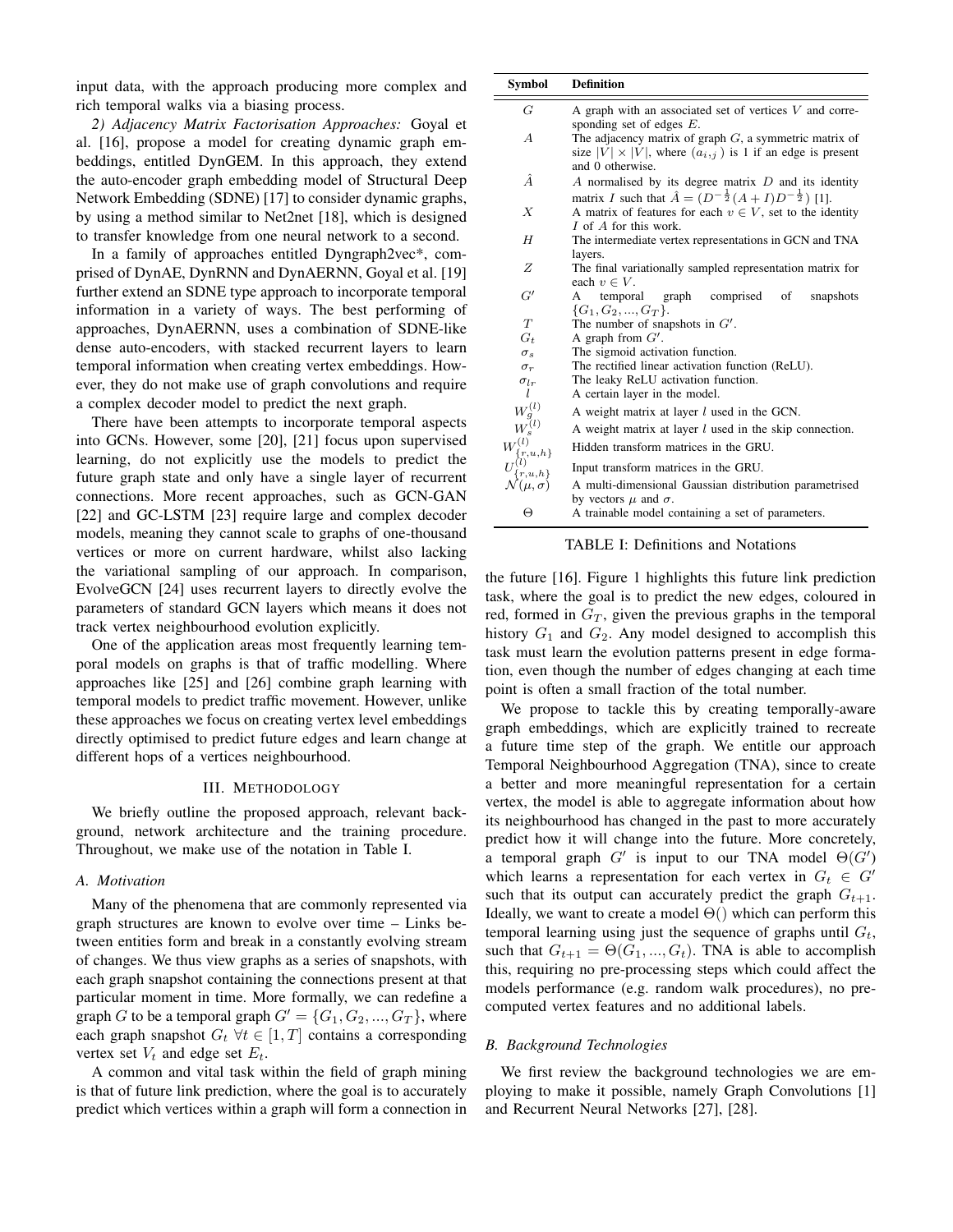*1) Graph Convolutions:* To perform the graph encoding required to create the initial vertex representations, we utilise the spectral Graph Convolution Networks (GCN) [1]. One can consider a GCN to be a differentiable function for aggregating information from the immediate neighbourhood of vertices [29], [30]. A GCN takes the normalised adjacency matrix  $\vec{A}$ representing a graph  $G$ , and a matrix of initial vertex level features  $X$ , and computes a new matrix of vertex level features  $H = GCN(A, X)$ . X can be initialized with pre-computed vertex features, but it is sufficient to initialize with one-hot feature vectors (in which case  $X$  is the identity matrix  $I$ ). A GCN can contain many layers which aggregate the data, where the operation performed at each layer by the GCN [1] is:

$$
GCN^{(l)}(H^{(l)},\hat{A}) = \sigma_r(\hat{A}H^{(l-1)}W_g^{(l)}),\tag{1}
$$

where l is the number of the current layer,  $W_g^{(l)}$  denotes the weight matrix of that layer,  $H^{(l-1)}$  refers to the features computed at the previous layer or is equal to X at  $l = 0$ .

One can consider the GCN function to be aggregating a weighted average of the neighbourhood features for each vertex in the graph. Stacking multiple GCN layers has the effect of increasing the number of hops from which a vertexlevel representation can aggregate information – a three layer GCN will aggregate information from three-hops within the graph to create each representation.

The original method requires GCN based models to be trained in a supervised learning framework, where the final vertex representation is tuned via labels provided for a specific task – classification being common [1], [30]. Extensions to the GCN framework have been made which allow for convolutional auto-encoders for graph datasets [12].

*2) Recurrent Neural Networks (RNN):* RNN are neural networks with circular dependencies between neurons. Activations of a recurrent layer are dependent on their own previous activations from a previous forward pass, and therefore form a type of internal state that can store information across time steps. They are frequently used in sequence processing tasks where the response at one time step should depend in some way on previous observations. Long Short-Term Memory (LSTM) [27] and Gated Recurrent Units (GRU) [28] are RNNs with learned gating mechanisms, which mitigate the vanishing gradient problem when back-propagating errors over a sequence of inputs, allowing the model to learn longer-term dependencies. For this work, we employ the GRU cell, as it empirically offers similar performance to an LSTM, but with fewer overall parameters. The GRU computes the output  $h_t$ , for the input vector  $x_t$  at time t in the following manner [28]: are veighted are means the most proposed from the signostop of the report of the sigmoid and the perturbolic factor interaction from the signostop of the effect of interactions and the most proposed information from three

$$
u_t = \sigma_s (x_t U_u^{(l)} + h_{t-1} W_u^{(l)})
$$
  
\n
$$
r_t = \sigma_s (x_t U_r^{(l)} + h_{t-1} W_r^{(l)})
$$
  
\n
$$
\tilde{h}_t = \tanh (x_t U_h^{(l)} + (r_t * h_{t-1}) W_h^{(l)})
$$
  
\n
$$
h_t = (1 - u_t) * h_{t-1} + u_t * \tilde{h}_t,
$$
\n(2)

where r and u are the rest and update gates and  $\sigma_s$  and tanh



Fig. 2: An overview of the Temporal Neighbourhood Aggregation (TNA) block, which comprises a Graph Convolutional Network (GCN) layer with a Gated Recurrent Unit (GRU). The combination of the topological and temporal learning is controlled via the final linear layer.

## *C. Model Overview*

We first detail the Temporal Neighbourhood Aggregation blocks which form the primary learning component, before describing the overall model topology and objective function.

*1) TNA Block:* One of the primary components of our model is the TNA block for topological and temporal learning from graphs. The overall structure of the block is illustrated in Figure 2. It is important to note that all the parameters in the block are shared through time. This allows complex temporal patterns to be learned, as well as allowing for a large reduction in the total number of parameters required by the model. Assuming that the TNA block is the first layer in the model, the flow for vertex  $v \in V_t$  can be described as follows:

- The input is passed through the GCN layer, as detailed in Equation 1, which will learn to aggregate information for  $v$  from its one-hop neighbourhood to create its representation at this point in the block -  $h_t^{GCN}$ . This is then normalised using Layer Norm [31], which will ensure that the representation for each vertex is of a similar scale, this has been shown to improve the training stability and convergence rate of deep models [31].
- This normalised representation is then passed into a GRU cell a row at a time, as detailed in Equation 2, where the output of the cell will be a function of the current input as well as all the previous inputs. Meaning that the cell can learn how much of the previous neighbourhood rep-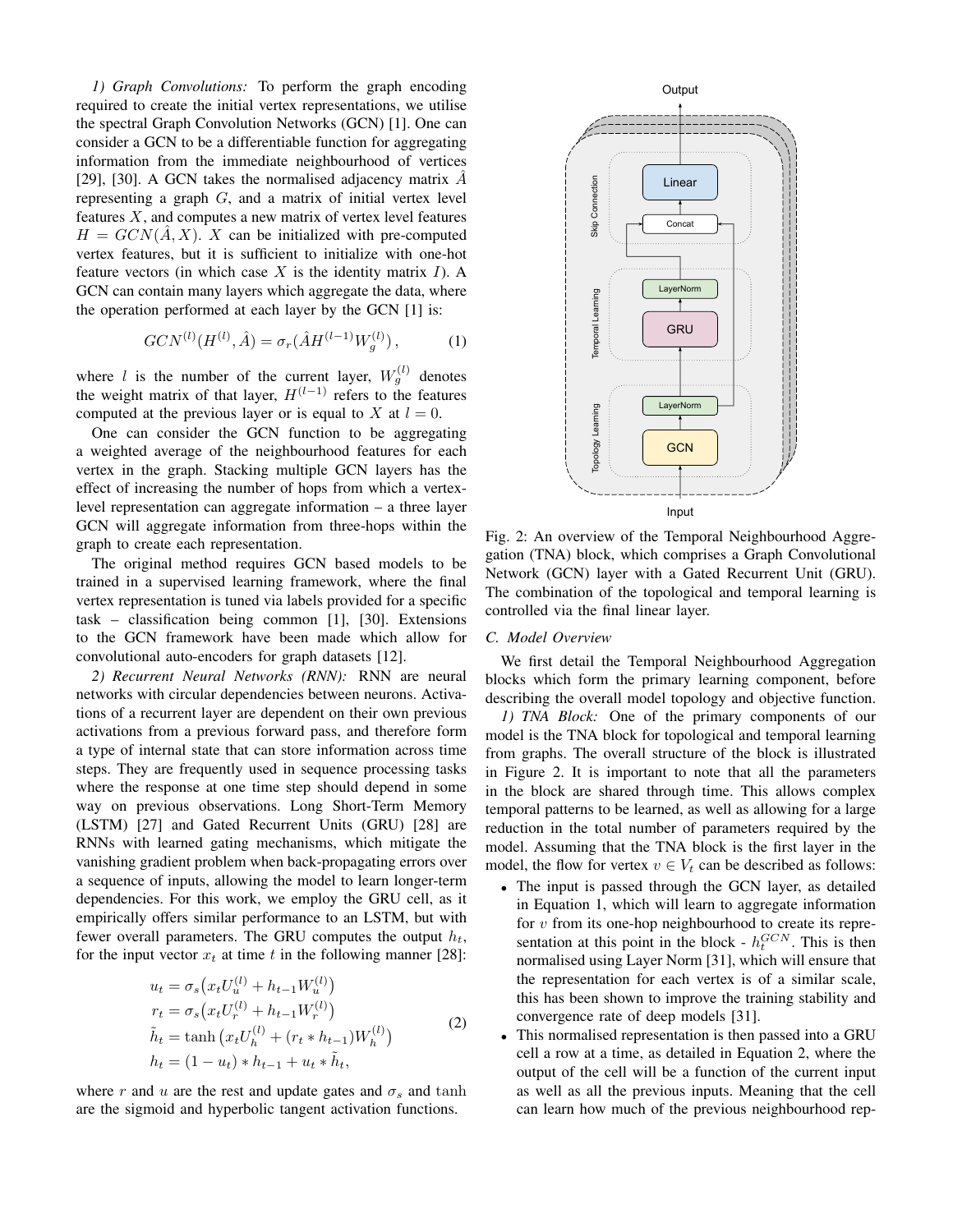

Fig. 3: The overall Temporal Neighbourhood Aggregation Model: two stacked TNA blocks learning both topological and temporal information from the first and second hop neighbourhoods of a vertex. An embedding  $z_t$  is sampled for each vertex  $v_t \in V_t$  using variational inference. The inner product is then used to directly predict the next graph in the sequence.

resentation to use when creating the new representation for a given vertex  $h_t^{GRU}$ . This is then passed through a second Layer Norm unit to ensure a normalised output.

• Finally, the  $h_t^{GCN}$  and  $h_t^{GRU}$  representations are concatenated together, before being passed through a linear layer and a leaky ReLU activation function to create the final representation for the vertex  $h_t^{TNA}$ . Inspired by residual connections often used in computer vision networks [32], this enables the model to learn the optimum mix of topological and temporal information.

The layer-wise propagation rule of the TNA block at depth  $l$ can thus be summarised as follows for the entire graph  $G_t \in$ G' with normalised adjacency matrix  $\hat{A}_t$ :

$$
H_t^{GCN} = GCN(\hat{A}_t, H_t^{(l-1)})
$$
  
\n
$$
H_t^{GRU} = GRU(H_t^{GCN}, H_{t-1}^{GRU})
$$
  
\n
$$
H_t^{TNA^{(l)}} = \sigma_{lr}(W_s^{(l)} \text{Concat}(H_t^{GCN}, H_t^{GRU}))
$$
\n
$$
TNA(\hat{A}_t, H_t^{(l)}) = H_t^{(l)} = H_t^{TNA^{(l)}}
$$
\n(3)

where  $W_s^{(l)}$  represents the weight matrix used to mix the topological and temporal representations, and  $\sigma_{lr}$  is the leaky ReLU activation function with a negative slope of 0.01.

*2) Overall Model Architecture:* As with normal GCN layers, TNA blocks can be stacked to aggregate information from greater depth within a graph, with each additional block adding one extra hop from which information can be aggregated for a certain vertex. However, as our TNA blocks are recurrent, information can also be aggregated from how connectivity within these hops has evolved over time, instead of just their present state. After extensive ablation studies (detailed in Section V-A), we use the final configuration of the model detailed in Figure 3. Our model contains two stacked TNA blocks, to learn information from two hops within the temporal neighbourhood. This is then passed to two independent GCN layers which perform a final aggregation of this temporal representation. From these two layers, the final representation matrix  $Z_t$  is sampled using techniques from variational inference, specifically the reparametrisation trick [33].

*Variational Sampling -* To create the final representation matrix  $Z_t \in \mathbb{R}^{|V_t| \times d}$ , the output from the two GCN layers  $GCN_{\mu}$ and  $GCN_{\sigma}$  are used to parametrise a unit Gaussian distribution  $N$ , from which  $Z_t$  is then sampled, rather than being explicitly drawn. This is the same concept used in Variational Auto-Encoders [33], and has previously been demonstrated to work well for creating more robust and meaningful vertex level representations [12], [34]. Our inference model used to create the vertex representations of graph  $G_t$ , with adjacency matrix  $A_t$  and identity matrix of  $A_t$ ,  $X_t$ , can thus be described as :

$$
q(Z_t|X_t, A_t) = \prod_{v=1}^{|V_t|} \mathcal{N}(z_v|GCN\mu_v, diag(GCN\sigma_v^2)), \quad (4)
$$

where  $q$  is our approximation of the true and intractable distribution we are interested in capturing  $-p(A_{t+1}|Z_t)$ . Here, both  $GCN_{\mu}$  and  $GCN_{\sigma}$  take input from two stacked TNA layers as detailed in Figure 3.

*Generative Model -* To decode the information contained within  $Z_t$ , a generative model is created to explicitly predict the new edges appearing in the next graph in the sequence. Here, the inner-product between the latent representation is used to directly predict  $A_{t+1}$ :

$$
p(A_{t+1}|Z_t) = \prod_{i=1}^{|V|} \prod_{j=1}^{|V|} p(A_{t+1_{i,j}} | \sigma_s(z_i z_j^{\mathsf{T}})),
$$
 (5)

where  $A_{t+1,i,j}$  represents elements from  $A_{t+1}$  and z refers to the rows of each vertex taken from  $Z_t$ .

This generative model is one of the key advantages of our approach, as it means that we have zero learnable parameters in the decoder portion of the model. This is in contrast to many competing approaches, which often require as many parameters as in the encoder to create a decoder with the desired functionality [19]. This results in our approach being able to scale to significantly larger graphs, with longer histories than some of the competing approaches, whilst also being less prone to over-fitting to none-changing edges.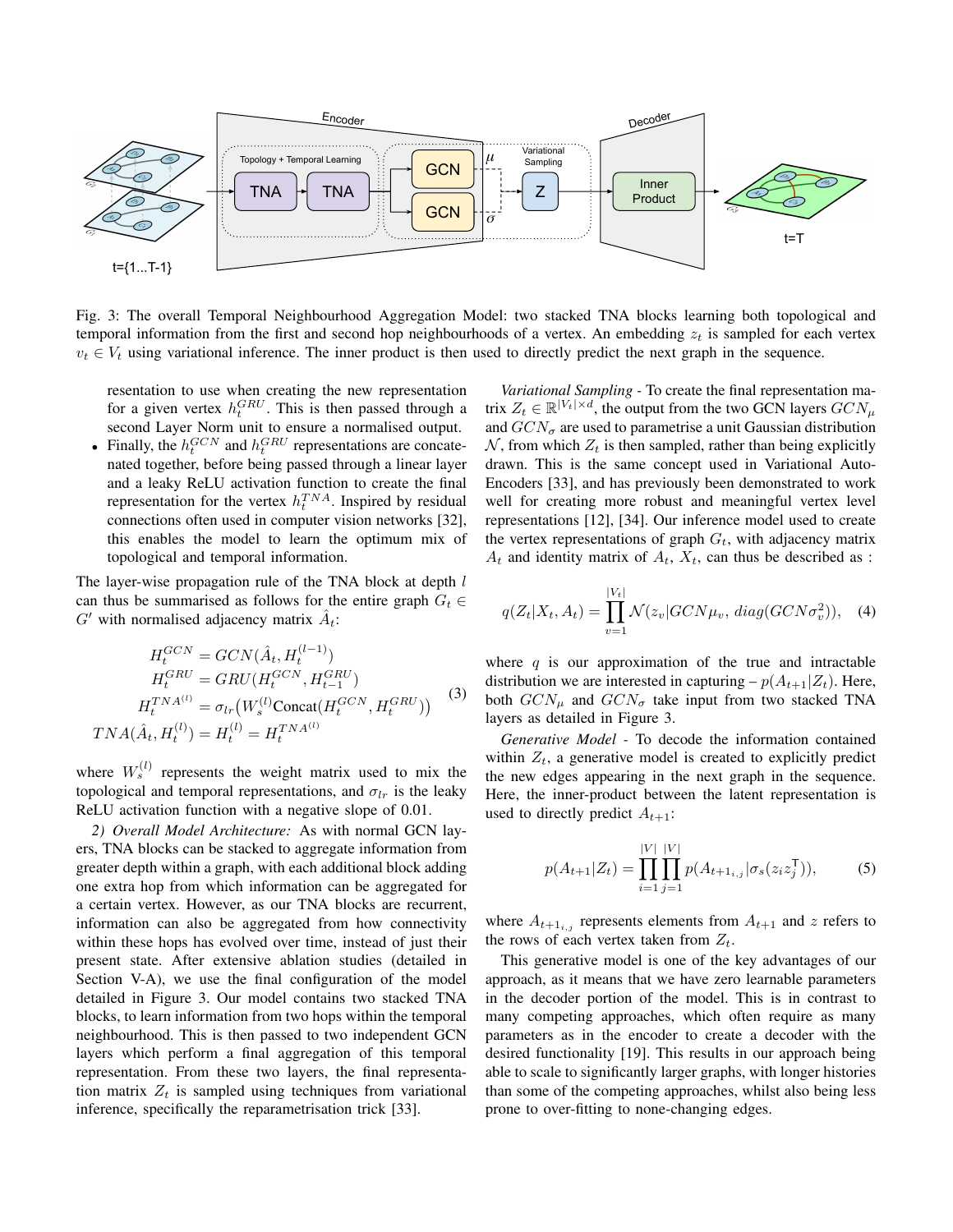## *D. Objective Function*

To train the TNA model, and as is common for variational methods [12], [33], we directly optimise the lower bound  $\mathcal L$ with regards to the model parameters:

$$
\mathcal{L} = \mathbb{E}_{q(Z_t|X_t, A_t)} \left[ \log p(A_{t+1}|Z_t) \right] - KL(q(Z_t|A_t, X_t)||p(Z_t)),
$$
\n(6)

where  $KL()$  is the Kullback-Leibler distance between p and q. We use a Gaussian prior as the distribution for  $p(Z_t)$ .

In addition, we apply  $L_2$  regularization to our model parameters to help with over-fitting, which is defined as:

$$
\mathcal{L}_{reg} = \lambda \sum_{i=1}^{|\Theta|} \Theta_i^2, \tag{7}
$$

where  $\lambda$  is a scaling factor, set to 10<sup>-5</sup>. Consequently, the final objective function for our model is:

$$
\mathcal{L}_{final} = \mathcal{L} + \mathcal{L}_{reg}.
$$
 (8)

## *E. Model Parameters and Training Procedure*

After initial grid-searches, we empirically found two layers of Temporal Neighbourhood Aggregation, followed by variational sampling, to yield the optimal performance, with the first layer comprising 32 filters, whilst the second having 16 filters. For training the model, we empirically found using full-batch gradient descent with the RMSProp algorithm, a learning rate of 0.001 and 200 epochs to give the best results. Our model has been implemented in PyTorch [7].

#### IV. EXPERIMENTAL SETUP

We detail the setup of our experimental evaluation, as well as the baseline approaches and the datasets we use.

## *A. Evaluation Overview and Methodology*

As the primary goal is to create vertex representations which are better at encoding temporal change, we will be using the task of future link prediction as our primary objective. More formally, we are trying to maximise the probability of  $\mathcal{P}(G_t|G_1...G_{t-1})$ . In the context of machine learning, this can be defined as training a model from a temporal  $G'$  using  $G_1...G_{t-1}$  such that it can predict the new edges in  $G_t$ ,  $E_t \setminus E_{t-1}$ . The full training and evaluation process is detailed in Algorithm 1. Many recent methods attempt to solve this problem via vertex embedding similarity – i.e. vertices with more similar embeddings, according to some metric, are more likely to be connected via an edge [5], [10], [12].

Graph edges are predicted as follows: given the learned vertex embeddings, the future adjacency matrix is reconstructed via the dot product of the embedding matrix  $A'_{t+1} = \sigma(Z_t Z_t^{\mathsf{T}})$ . This reconstructed adjacency matrix is compared with the true graph to assess how well the embedding is able to reconstruct the future graph.

# Algorithm 1: New edge predicition procedure

**Input**: The temporal graph  $G' = \{G_1, G_2, ..., G_T\}$ Output: Mean AUC and AP scores for predicting new edges for each graph in  $G'$ 

- 1 **for** all  $G_t \in G'$  where  $t \geq 3$  **do**
- 2 Load and pre-process the graphs  $G_1, G_2, ..., G_T$
- 3 Create new model  $\Theta_i$  (as shown in Figure 3)
- 4 Train  $\Theta_i$  on sequence  $G_1, G_2, ..., G_{t-1}$ , where each graph is the input and used to predict the following one
- 5 Predict new edges in  $G_t$  using  $\Theta_i(G_{t-1})$ :  $E_t \setminus E_{t-1}$
- 6 Store AUC and AP values

7 end

8 return Mean AUC and AP values over G'

#### *B. Performance Metrics*

As one can consider the task of link prediction to be a binary classification problem (an edge can only be present or not), we make use of two standard binary classification metrics:

- *Area Under the Receiver Operating Characteristic Curve (AUC)* – The ratio between the True Positive Rate (TPR) and False Positive Rate (FPR) measured at various classification thresholds.
- *Mean Average Precision (AP)* Across the set of test edges:  $AP = \frac{TP}{TP + FP}$ , where TP denotes the number of true positives the model predicts, and  $FP$  denotes the number of false positives.

For both of the chosen metrics, a larger value indicates more correctly predicted edges.

## *C. Datasets*

When performing our experimental evaluation, we employ the empirical datasets presented in Table II. The graphs represent a range of domains, sizes and temporal complexities.

*Bitcoin-Alpha (Bitcoina) -* Representing a trust network within a platform entitled Bitcoin Alpha, where edges are formed as users interact and rate each others reputation. The graph covers a range of edges formed between 8th October 2010 and 22nd January 2016, which we partition into 62 monthly snapshots. The task of new edge prediction is thus analogous to predicting if two users are going to interact within the next month.

*Wiki-Vote (Wiki) -* Representing a vote of escalating user privileges between users and administrators on the Wikipedia website. The graph covers a range of edges formed between 28th March 2004 and 6th January 2008, which we partition into 34 monthly snapshots. The task of new edge prediction within this data is analogous to predicting if two users are going to vote for each other within the next week.

*UCI-Messages (UCI) -* Representing private messages sent between users on the University of California Irvine social network platform. The graph covers a range of edges formed between 15th April 2004 and 25th October 2004, which we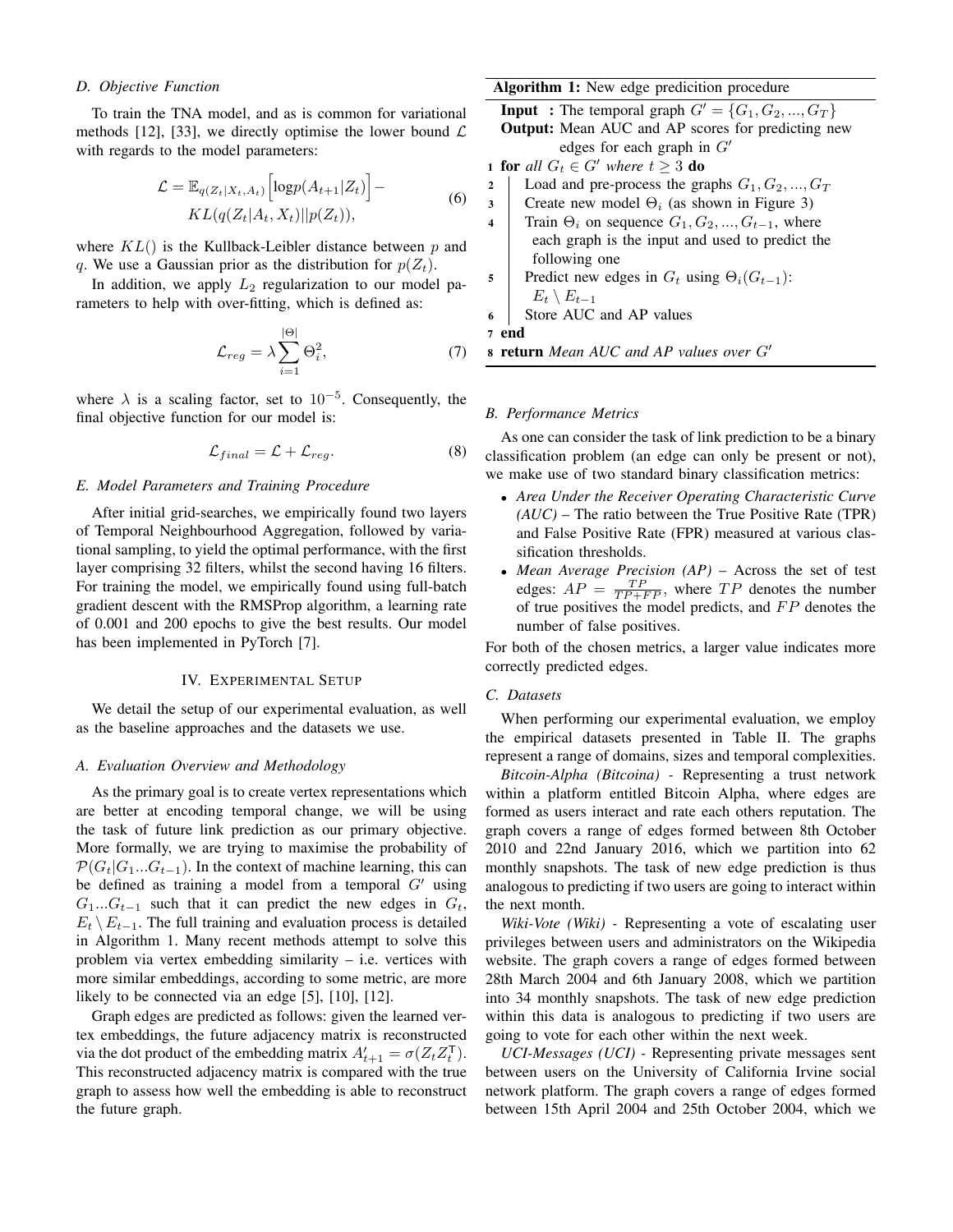| <b>Dataset</b>           | V     | E       | <b>First Edge</b> | Last Edge  | <b>Num Snapshots</b> | # New Edges | Reference |
|--------------------------|-------|---------|-------------------|------------|----------------------|-------------|-----------|
| Bitcoin-Alpha (Bitcoina) | 3.783 | 24.186  | 08/09/2010        | 22/01/2016 | 62                   | 227         | [35]      |
| Wiki-Vote (Wiki)         | 7.115 | 103.689 | 28/02/2005        | 06/01/2008 | 34                   | 2963        | [35]      |
| UC Irvine Messages (UCI) | 1.899 | 20,296  | 15/04/2004        | 25/08/2004 | າາ                   | 513         | [36]      |

TABLE II: Empirical graph datasets, where # New Edges is the average number of new edges added between time points.

partition into 27 weekly snapshots. The task of new edge prediction would represent the likelihood that two users will exchange messages with each other over the next week.

*1) Synthetic Datasets:* In addition, we use two synthetic datasets: a Stochastic Block Model (SBM) graph and a randomly perturbed version of the Cora dataset (R-Cora).

*SBM -* A random graph of 3,000 vertices, which evolves over 30 time points using the SBM algorithm [37]. The graph contains 3 communities and at each time point, 20 vertices will evolve by switching from one community to another.

*R-Cora -* To create this synthetic dataset, we take the original Cora dataset representing a citation network, and perturb the graph using the random rewire method [38], [39]. The rewiring process alters a given source graph's degree distribution by randomly altering the source and target of a set number of edges. During this rewiring process, it is not guaranteed that the source or target of the edge will be altered, which indeed is not always possible due to the topology of the graph. Also, the rewiring process does not change the total number of edges or vertices within the graph. We employ *Erdős* rewiring, i.e. the resulting topology of the graph begins to resemble a Erdős-Rényi graph, where the edges are uniformly distributed between vertices.

# *D. Baseline Approaches*

We compare our approach against a variety of state-ofthe-art graph representation learning techniques, both static and dynamic. We choose the baselines which compare most directly with our proposed approach, meaning we opt for comparators which take advantage of deep neural networks to create vertex embeddings.

- *GAE* [12]: A non-probabilistic Graph Convolutional Auto-encoder (GAE), where the model is trained on  $G_{t-1}$ and then directly predicts new edges in  $G_t$ .
- *GVAE* [12]: A Graph Variational Convolutional Autoencoder (GVAE), trained in the same manner as the GAE.
- *TO-GAE* [34]: A GAE model training procedure which enables temporal offset reconstruction, where the model is trained on  $G_{t-2}$  to predict  $G_{t-1}$ .  $G_{t-1}$  is subsequently used as input and the ability to predict  $G_t$  is measured.
- *TO-GVAE* [34]: A GVAE model trained using the temporal offset reconstruction method.
- *DynAE* [19]: A non-convolutional graph embedding model, similar to SDNE [17], extended to temporal graphs by concatenating the rows of the past graphs together before being passed into the model.
- *DynRNN* [19]: A non-convolutional graph embedding model, where stacked LSTM units are used to encode the temporal graph directly. The approach also requires a

decoder model, also comprised of stacked LSTM units, to reconstruct the next graph from the embedding.

- *DynAERNN*  $[19]$ <sup>2</sup>: A combination of the previous two models, where a dense auto-encoder is used to learn a compressed representation which is passed to stacked LSTM units for temporal learning. It requires a large decoder, with both dense and LSTM layers, to predict the next graph. The E-LSTM-D approach [41] is also extremely similar to this model.
- *D-GCN:* [20], [21]: A dynamic GCN, similar to approaches proposed in [20] and [21]. Here, three stacked GCN layers are used to capture structural information with an LSTM unit used to learn temporal information and produce the final embeddings. To directly predict the next graph, we use an inner-product decoder on the embedding matrix.

We attempted to compare with GCN-GAN [22] and GC-LSTM [23], but we were unable to get them to scale to the size of graphs we are using for our experimentation.

# *E. Experimental Environment*

Experimentation was performed on a system with 2 \* NVIDIA Titan Xp GPUs, 2.3GHz Intel Xeon E5-2650 v3, 64GB RAM, with Ubuntu Server 18.04 LTS, Python 3.7, CUDA 10.1, CuDNN v7.4 and PyTorch 1.1.

# V. RESULTS

We evaluate our TNA approach using comparisons against state-of-the-art approaches and ablation studies using wellestablished datasets (Section IV-C).

# *A. Ablation Study*

One of the major contributions of our work is highlighting how each component of our TNA model is crucial in producing good temporal embeddings. To highlight this, Table IV shows how adding components of the model sequentially affects the performance of predicting new edges in the final graph of the Bitcoina dataset. It is important to note that adding temporal information from both the first and second hop neighbourhood (Model TTV) lifts both AUC and AP scores by approximately 10% versus just first hop temporal information (Model TGV). This supports our hypothesis that a vertex requires temporal information from more than just its first-order neighbourhood in order to predict future edges. The ablation study also demonstrates that, with a modest increase in the number of parameters, the temporal models are able to exploit the rich information available in the graph's past evolution to much more accurately predict future edges.

 $2$ For the Dyn\* family of algorithms, we use the implementations as provided by the authors as part of their DynamicGEM package [40].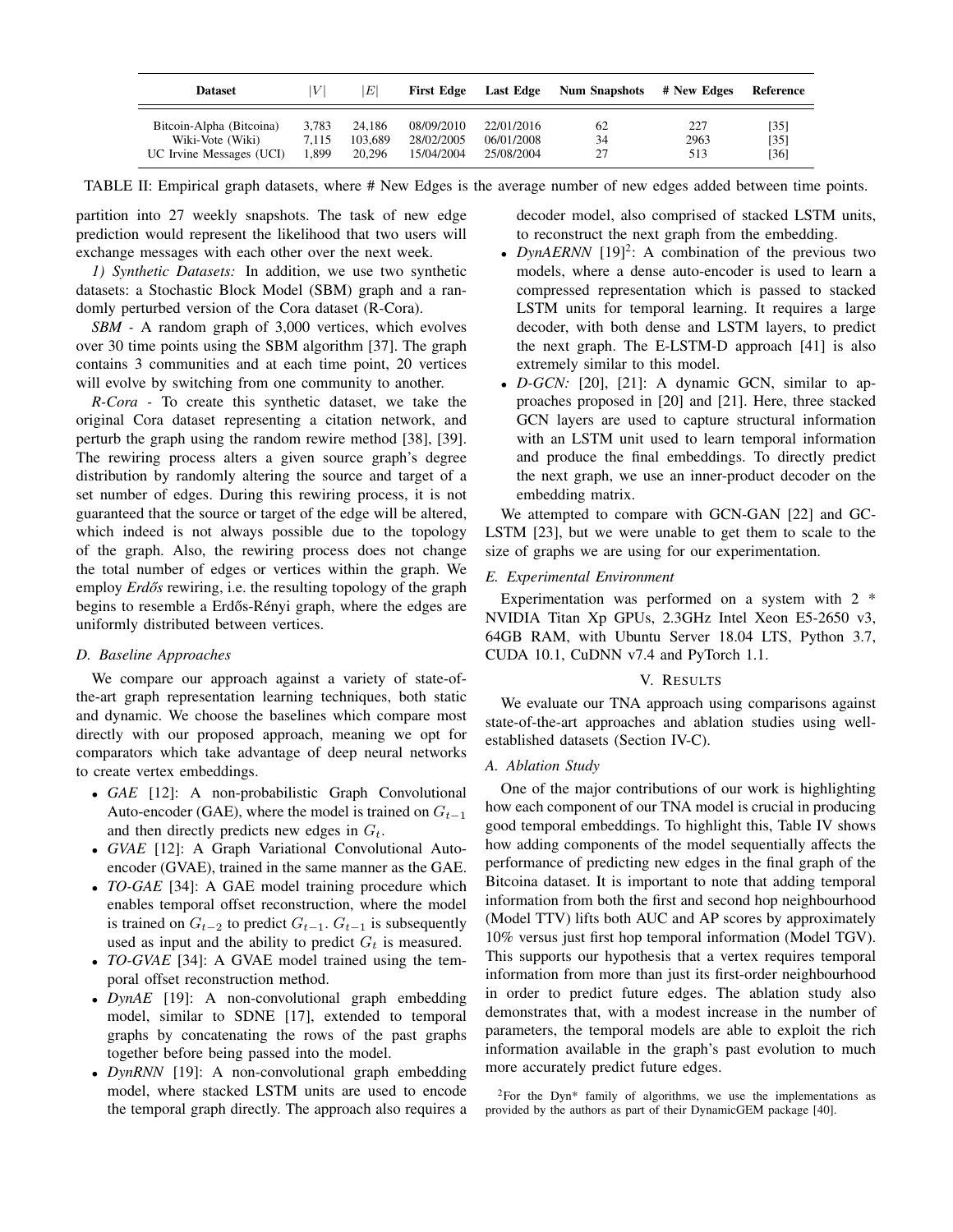| <b>Dataset</b> | Approach        |                   | <b>AUC</b>        |                   |                   | AP                |                   | $ \Theta $ |
|----------------|-----------------|-------------------|-------------------|-------------------|-------------------|-------------------|-------------------|------------|
|                |                 | 25%               | 50%               | 100%              | 25%               | 50%               | 100%              |            |
|                | <b>GAE</b>      | $0.466 \pm 0.025$ | $0.497 \pm 0.042$ | $0.531 \pm 0.127$ | $0.613 \pm 0.031$ | $0.643 \pm 0.042$ | $0.681 \pm 0.093$ | 121K       |
|                | <b>GVAE</b>     | $0.577 \pm 0.048$ | $0.602 \pm 0.046$ | $0.620 \pm 0.083$ | $0.634 \pm 0.043$ | $0.654 \pm 0.040$ | $0.670 \pm 0.068$ | 122K       |
|                | TO-GAE          | $0.551 \pm 0.053$ | $0.566 \pm 0.053$ | $0.576 \pm 0.124$ | $0.694 \pm 0.038$ | $0.701 \pm 0.038$ | $0.715 \pm 0.085$ | 120K       |
|                | <b>TO-GVAE</b>  | $0.598 \pm 0.048$ | $0.620 \pm 0.045$ | $0.631 \pm 0.081$ | $0.646 \pm 0.044$ | $0.665 \pm 0.040$ | $0.631 \pm 0.081$ | 122K       |
| Bitcoina       | DynAE           | $0.281 \pm 0.080$ | $0.247 \pm 0.065$ | $0.209 \pm 0.071$ | $0.435 \pm 0.012$ | $0.442 \pm 0.012$ | $0.439 \pm 0.023$ | 4.16M      |
|                | DynRNN          | $0.181 \pm 0.081$ | $0.170 \pm 0.059$ | $0.155 \pm 0.066$ | $0.388 \pm 0.014$ | $0.388 \pm 0.011$ | $0.393 \pm 0.022$ | 69.9M      |
|                | <b>DynAERNN</b> | $0.093 \pm 0.090$ | $0.071 \pm 0.066$ | $0.048 \pm 0.054$ | $0.326 \pm 0.022$ | $0.320 \pm 0.016$ | $0.318 \pm 0.012$ | 6.98M      |
|                | D-GCN           | $0.622 \pm 0.084$ | $0.572 \pm 0.080$ | $0.519 \pm 0.144$ | $0.697 \pm 0.058$ | $0.661 \pm 0.058$ | $0.623 \pm 0.107$ | 125K       |
|                | <b>TNA</b>      | $0.665 \pm 0.067$ | $0.698 \pm 0.075$ | $0.775 \pm 0.110$ | $0.762 \pm 0.048$ | $0.792 \pm 0.054$ | $0.849 \pm 0.079$ | 133K       |
|                | <b>GAE</b>      | $0.561 \pm 0.075$ | $0.600 \pm 0.075$ | $0.606 \pm 0.092$ | $0.661 \pm 0.066$ | $0.688 \pm 0.060$ | $0.689 \pm 0.079$ | 61K        |
|                | <b>GVAE</b>     | $0.571 \pm 0.079$ | $0.606 \pm 0.074$ | $0.619 \pm 0.065$ | $0.585 \pm 0.059$ | $0.621 \pm 0.063$ | $0.625 \pm 0.060$ | 62K        |
|                | <b>TO-GAE</b>   | $0.601 \pm 0.059$ | $0.633 \pm 0.061$ | $0.625 \pm 0.087$ | $0.682 \pm 0.053$ | $0.705 \pm 0.050$ | $0.699 \pm 0.076$ | 61K        |
|                | <b>TO-GVAE</b>  | $0.582 \pm 0.072$ | $0.614 \pm 0.069$ | $0.624 \pm 0.062$ | $0.590 \pm 0.057$ | $0.624 \pm 0.062$ | $0.627 \pm 0.060$ | 62K        |
| <b>UCI</b>     | DynAE           | $0.234 \pm 0.066$ | $0.168 \pm 0.076$ | $0.128 \pm 0.067$ | $0.436 \pm 0.019$ | $0.435 \pm 0.021$ | $0.433 \pm 0.017$ | 2.28M      |
|                | DynRNN          | $0.161 \pm 0.019$ | $0.176 \pm 0.024$ | $0.159 \pm 0.048$ | $0.365 \pm 0.016$ | $0.370 \pm 0.016$ | $0.369 \pm 0.029$ | 21.8M      |
|                | <b>DynAERNN</b> | $0.033 \pm 0.032$ | $0.021 \pm 0.025$ | $0.013 \pm 0.019$ | $0.314 \pm 0.005$ | $0.312 \pm 0.004$ | $0.312 \pm 0.003$ | 4.15M      |
|                | D-GCN           | $0.508 \pm 0.041$ | $0.555 \pm 0.071$ | $0.565 \pm 0.068$ | $0.605 \pm 0.045$ | $0.653 \pm 0.066$ | $0.656 \pm 0.072$ | 64K        |
|                | <b>TNA</b>      | $0.694 \pm 0.077$ | $0.749 \pm 0.073$ | $0.764 \pm 0.071$ | $0.702 \pm 0.073$ | $0.763 \pm 0.075$ | $0.783 \pm 0.067$ | 72K        |
|                | <b>GAE</b>      | $0.491 \pm 0.035$ | $0.487 \pm 0.038$ | $0.502 \pm 0.040$ | $0.642 \pm 0.029$ | $0.621 \pm 0.033$ | $0.617 \pm 0.032$ | 228K       |
|                | <b>GVAE</b>     | $0.580 \pm 0.024$ | $0.573 \pm 0.018$ | $0.563 \pm 0.024$ | $0.598 \pm 0.032$ | $0.589 \pm 0.025$ | $0.572 \pm 0.029$ | 229K       |
|                | TO-GAE          | $0.537 \pm 0.052$ | $0.556 \pm 0.049$ | $0.552 \pm 0.048$ | $0.700 \pm 0.032$ | $0.697 \pm 0.027$ | $0.668 \pm 0.044$ | 228K       |
| Wiki           | <b>TO-GVAE</b>  | $0.599 \pm 0.028$ | $0.595 \pm 0.021$ | $0.579 \pm 0.029$ | $0.613 \pm 0.036$ | $0.604 \pm 0.029$ | $0.583 \pm 0.034$ | 229K       |
|                | DynAE           | $0.354 \pm 0.034$ | $0.325 \pm 0.041$ | $0.244 \pm 0.089$ | $0.448 \pm 0.009$ | $0.463 \pm 0.016$ | $0.467 \pm 0.013$ | 7.5M       |
|                | <b>DynAERNN</b> | $0.183 \pm 0.024$ | $0.179 \pm 0.026$ | $0.127 \pm 0.056$ | $0.342 \pm 0.005$ | $0.341 \pm 0.006$ | $0.329 \pm 0.012$ | 11.9M      |
|                | D-GCN           | $0.628 \pm 0.160$ | $0.591 \pm 0.115$ | $0.563 \pm 0.087$ | $0.745 \pm 0.104$ | $0.686 \pm 0.094$ | $0.629 \pm 0.089$ | 231K       |
|                | <b>TNA</b>      | $0.674 \pm 0.034$ | $0.644 \pm 0.044$ | $0.634 \pm 0.050$ | $0.759 \pm 0.025$ | $0.740 \pm 0.032$ | $0.736 \pm 0.039$ | 239K       |

TABLE III: Next graph prediction results presented as mean values with standard deviation when predicting at various percentages of the length of the time-sequence. A bold value indicates the highest score for that metric. The number of parameters required by each model for the specific datasets are also included.



Fig. 4: AUC and AP for the Wiki and UCI datasets when predicting new edges n number of time points away from the end of the training sequence. Results presented as the mean of three uniquely trained models, each with a different random seed.

| Approach        | <b>AUC</b> | AP    | Θ    |
|-----------------|------------|-------|------|
| GGG             | 0.574      | 0.747 | 121K |
| GGV             | 0.721      | 0.705 | 122K |
| <b>TGV</b>      | 0.772      | 0.809 | 130K |
| <b>TTV</b>      | 0.863      | 0.916 | 132K |
| <b>TTV/LN</b>   | 0.927      | 0.932 | 132K |
| TTV/LN/SC (TNA) | 0.977      | 0.976 | 133K |

TABLE IV: Ablation study results on the Bitcoina dataset. G is a GCN layer, V is a varitonal sampling layer, T is a GCN + GRU layer, LN is Layer Norm and SC is a skip-connection. |Θ| is the total number of learnable parameters in the model.

## *B. Next Graph Link Prediction*

As the main focus of our model, we present results for predicting new edges in the next temporal graph, using the

procedure detailed in Algorithm 1, in Table  $III^3$ . The table shows that TNA significantly outperforms the baseline approaches when predicting new edges in the next graph at all points along the time series. Compared with the Dyn\* family of approaches, it is striking to note the significant number of parameters required by the models (often well over an order of magnitude more) and their poor performance in predicting new edges. We believe it is highly likely that this family of models is using the extra parameters to over-fit to the edges that do not change over time, resulting in bad predictive capability for the ones that do. It is also interesting to note that, compared with the D-GCN approach, TNA is better able to capture the dependences needed for good long-term prediction. For two

<sup>3</sup>DynRNN is missing for the Wiki dataset as it could not fit in GPU memory.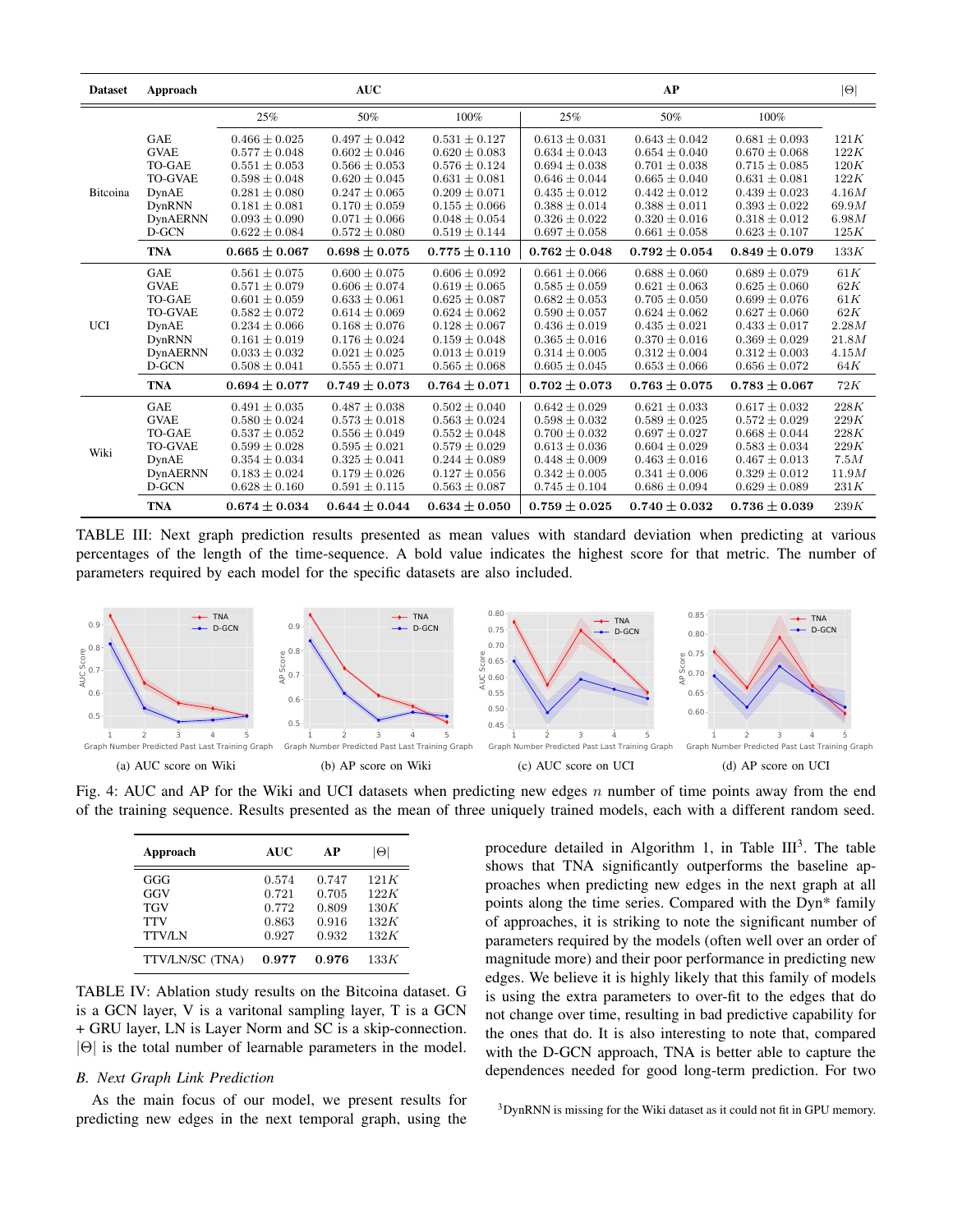| <b>Dataset</b> | Approach       | <b>AUC</b>        | AP                 |
|----------------|----------------|-------------------|--------------------|
|                | <b>GAE</b>     | $0.505\pm0.018$   | $0.451 \pm 0.009$  |
|                | <b>GVAE</b>    | $0.500 \pm 0.012$ | $0.503 \pm 0.011$  |
|                | TO-GAE         | $0.504 \pm 0.017$ | $0.451 + 0.008$    |
|                | <b>TO-GVAE</b> | $0.500 \pm 0.012$ | $0.503 \pm 0.011$  |
| SBM            | DynAE          | $0.023 \pm 0.003$ | $0.431 \pm 0.008$  |
|                | DynRNN         | $0.039 \pm 0.005$ | $0.348 \pm 0.009$  |
|                | DynAERNN       | $0.008 \pm 0.000$ | $0.308 \pm 0.000$  |
|                | D-GCN          | $0.458 \pm 0.017$ | $0.458 \pm 0.017$  |
|                | TNA            | $0.502 \pm 0.024$ | $0.502 \pm 0.017$  |
|                | <b>GAE</b>     | $0.501 \pm 0.015$ | $0.500 \pm 0.0100$ |
|                | <b>GVAE</b>    | $0.491 \pm 0.011$ | $0.494 \pm 0.002$  |
| R-Cora         | TO-GAE         | $0.500 \pm 0.013$ | $0.502 \pm 0.009$  |
|                | TO-GVAE        | $0.490 \pm 0.011$ | $0.494 \pm 0.011$  |
|                | DynAE          | $0.356 \pm 0.001$ | $0.479 \pm 0.003$  |
|                | DynRNN         | $0.308 \pm 0.011$ | $0.381 \pm 0.011$  |
|                | DynAERNN       | $0.201 \pm 0.000$ | $0.346 \pm 0.000$  |
|                | D-GCN          | $0.502 \pm 0.011$ | $0.500 \pm 0.008$  |
|                | <b>TNA</b>     | $0.493 \pm 0.012$ | $0.493 \pm 0.012$  |

TABLE V: Next graph prediction results on sythnetic graphs presented as mean values with standard deviation when predicting at each point in the time series.

datasets our model improves the past graph evolution data it has to learn from. This is demonstrated by the increasing AUC and AP scores for the Bitcoina and UCI datasets. However, all approaches struggle on the synthetic datasets due to the inherent random nature, as seen in Table V.

## *C. Full Graph Reconstruction*

To measure the ability of the representations learned by the TNA model to be used as general purpose embeddings, we look at the problem of future graph reconstruction. Here, the performance of the model at predicting the presence of edges in the full graph  $G_t$  (given  $G_1...G_{t-1}$ ) is measured – highlighting how we do not sacrifice performance at predicting existing edges. This will allow us to investigate the ability of the model to predict not only new edges, but that existing edges have not been removed. As before, a new model is trained to predict the final graph in the sequence given all previous time points, with the final results presented as the mean over all graphs in the sequence. However, instead of predicting edges which have appeared since the last time point, here the results are for a balanced set of random sampled positive and negative edges in  $E_t$  which may or may not include ones formed since the previous time point.

The results for this experiment are presented in Table VI where for the sake of brevity, we compare with only the temporal baselines. It is obvious that many of the baselines, especially the Dyn\* family of approaches perform much better at predicting existing edges than new ones. This further suggests that they are utilising their larger set of parameters to, in some way, over-fit to edges which have been in the graph for a longer length of time, which form the vast majority. However despite this, our TNA approach still performs well at this task, displaying comparable performance with the baseline approaches and even outperforming them on the Wiki dataset. This further strengthens the argument that having recurrence at

| <b>Dataset</b>  | Approach        | <b>AUC</b>        | AP                |  |
|-----------------|-----------------|-------------------|-------------------|--|
|                 | DynAE           | $0.830 \pm 0.068$ | $0.844 \pm 0.050$ |  |
|                 | DynRNN          | $0.922 \pm 0.059$ | $0.937 \pm 0.039$ |  |
| <b>Bitcoina</b> | DynAERNN        | $0.968 \pm 0.057$ | $0.981 \pm 0.034$ |  |
|                 | D-GCN           | $0.919 \pm 0.021$ | $0.934 \pm 0.016$ |  |
|                 | TNA             | $0.932 + 0.024$   | $0.945 + 0.018$   |  |
|                 | DynAE           | $0.905 \pm 0.061$ | $0.908 \pm 0.055$ |  |
|                 | DynRNN          | $0.957 \pm 0.015$ | $0.954 \pm 0.010$ |  |
| UCI             | <b>DynAERNN</b> | $0.988\pm0.014$   | $0.993 \pm 0.009$ |  |
|                 | D-GCN           | $0.829 \pm 0.019$ | $0.862 \pm 0.014$ |  |
|                 | TNA             | $0.821 + 0.015$   | $0.847 + 0.012$   |  |
|                 | DynAE           | $0.765 \pm 0.088$ | $0.795 \pm 0.062$ |  |
|                 | DynAERNN        | $0.882 \pm 0.072$ | $0.934 \pm 0.037$ |  |
| Wiki            | D-GCN           | $0.905 \pm 0.019$ | $0.936 \pm 0.015$ |  |
|                 | TNA             | $0.919 \pm 0.014$ | $0.945 \pm 0.007$ |  |

TABLE VI: Results for predicting both new and old edges in the final graph in the sequence, presented as a mean and standard deviation over the whole time sequence. A bold value indicates the highest score for that metric. TNA remains competitive with, and even beats many baseline approaches with a much greater number of parameters.

each hop in the neighbourhood aggregation produces a better representation, whilst requiring fewer parameters.

## *D. Future Graph Evolution*

For our final experiment, we investigate how TNA performs when predicting new edges further into the future than the next graph. We train the models on 70% of the available temporal history, then predict new edges and compare with the remaining ground truth data. To achieve this, we feed the graph predicted by the models as the next graph in the sequence back into the model, which is subsequently used to predict the next graph. This is similar to using RNNs as generative models to produce text data [42] and can be seen as a combination of both the previous tasks. Figure 4 displays the results for this task, where we compare with the closet baseline from Section V-B. The results show how TNA is better able to predict new edges into the future, emphasising its capability to learn a good temporal representation for the vertices.

#### VI. CONCLUSION

Many real-world graph datasets have rich and complex temporal information available which is disregard by the majority of the current approaches for creating vertex representations. In this paper, we have introduced the Temporal Neighbourhood Aggregation model for representation learning on large, complex temporal graphs. Our approach demonstrates excellent performance through extensive experimental evaluation, beating several competing temporal and static models, when predicting future edges not seen in the training data. The TNA model can learn complex temporal patterns present at multiple depths within a vertices neighbourhood, creating the final vertex representation via the use of variational sampling.

For future work, we will investigate replacing the GCN in our model with an approach designed for inductive learning